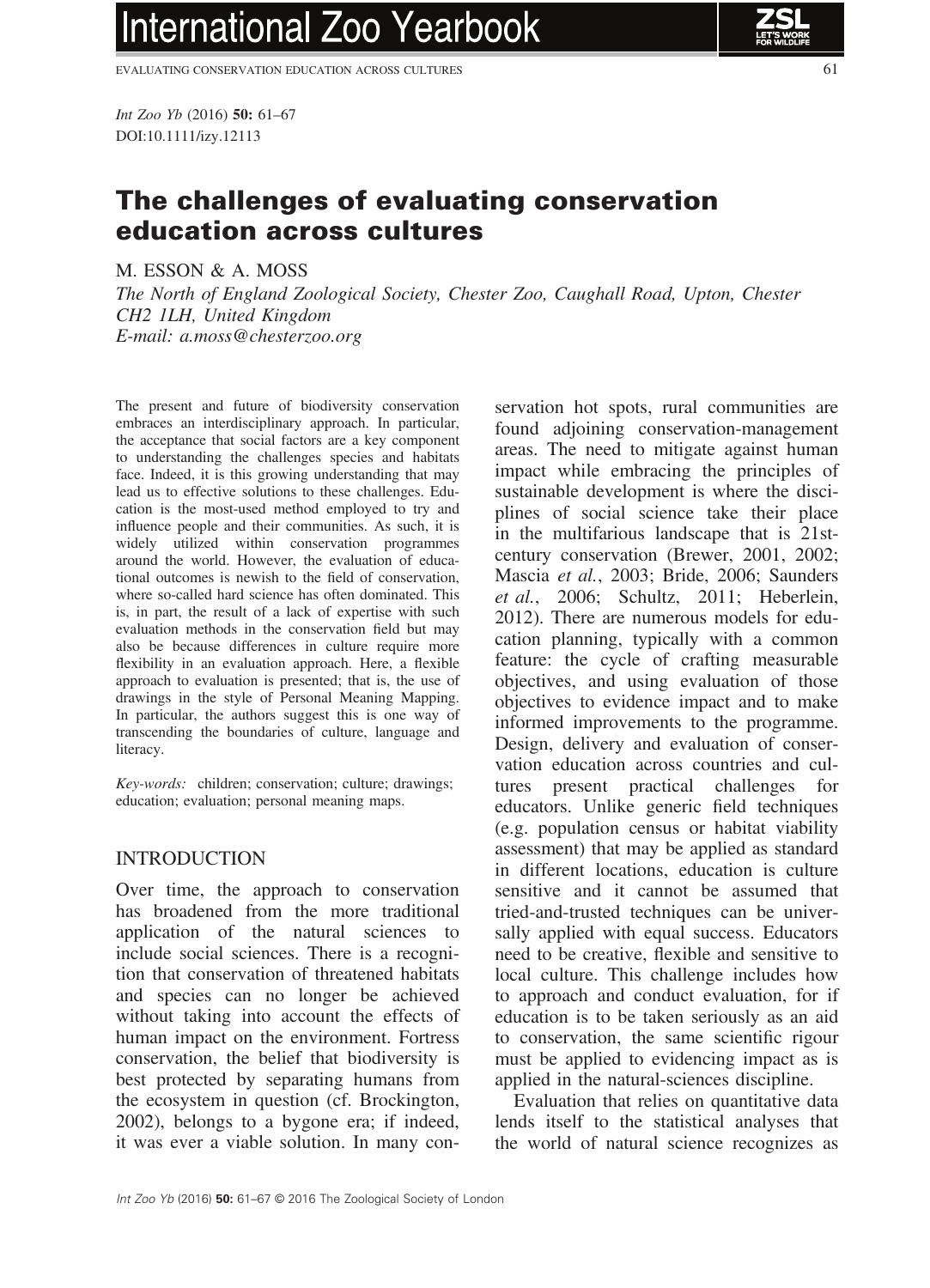rigorous and reliable. Commonly used quantitative evaluation techniques involving human participants include survey research, structured observation and straightforward counting of educational outputs (e.g. the number of participants). Being realistic about what can be achieved is paramount, and accessing participants for the purposes of research is often far from ideal. There are drawbacks to education evaluation that rely on the written word – namely rates of illiteracy, and the resultant issue of equal access and unrepresentative samples. In some cultures, the voices of children and women are never heard. Accessing women for the purpose of inviting opinion in interviews may be denied and expecting opinions to be openly expressed naïve. Conversely, a willingness to please (or other forms of response bias) may be more pronounced in some cultures and could undermine the value of more standard survey research. Different languages or local dialects present their own challenges where evaluation may be compromised by bias or inaccuracy in the translation process.

Children can be an important audience for conservation education. Where multigenerational families are closely knit, children who attend school can act as message multipliers, interpreting what they learn for and to their communities (Domroese & Sterling, 1999). They are also a relatively accessible audience as rural schools often welcome 'guest' educators who are able to bring new knowledge and a novel experience to the classroom (Plate 1).

A qualitative approach to education evaluation may provide a solution but this too is not without its drawbacks; not least because qualitative evaluation methods alone may lack the statistical characteristics that are so familiar to the conservation world. We believe that an evaluation approach that allows for participants to provide drawn responses addresses the challenges of language, illiteracy, and equal and open access. If the qualitative data from this approach also has the capacity to be converted into quantitative data, this may bring rigour and wider acceptance to the process. In particular, drawings lend themselves to childcentred evaluation as a means of allowing children's voices to be heard (see Barraza, 1999, for an overview of the use of drawings in education evaluation).

Personal Meaning Maps (PMMs) have been developed as a flexible approach to



Plate 1. Rural schools in India participating in the Assam Haathi Project welcome guest educators. The children act as message multipliers as they disseminate what they learn in the classroom to their families and communities. Chester Zoo, UK.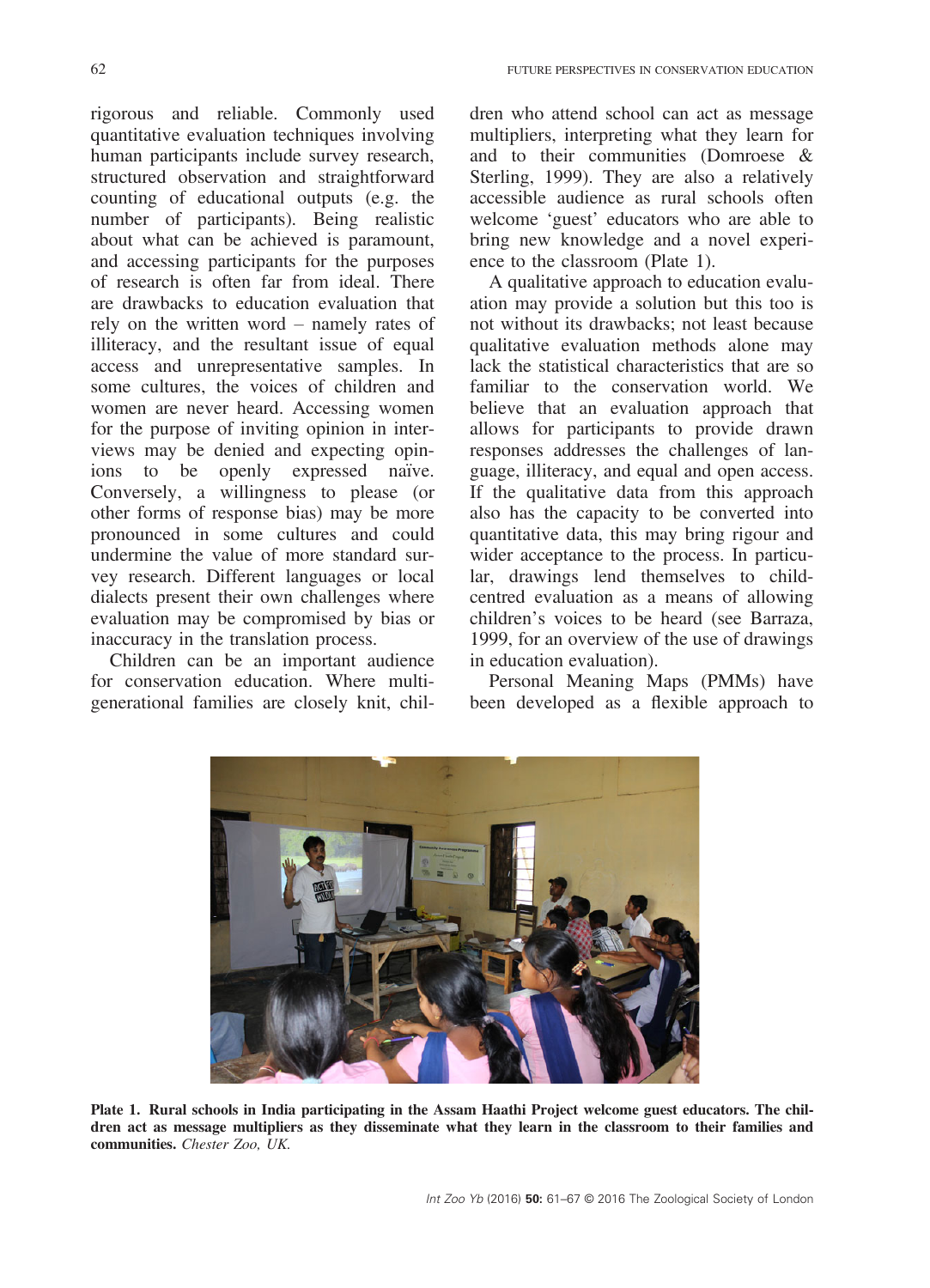education evaluation where participants benefit from being able to use words or drawings, or a combination of both, to evidence their personal understanding and experiences. This approach takes into account different learning styles and abilities and allows multiple interpretations to be expressed. In particular where literacy levels are low, PMMs facilitate accessibility. Typically, participants are asked to describe or illustrate what they associate with an anchor statement or word that encapsulates the learning outcomes of the education intervention (Adelman et al., 2000; Falk & Dierking, 2000; Falk & Storksdieck, 2005; Kisiel & Ancelet, 2009). This article does not seek to provide an in-depth explanation of the approach to analysing PMMs. Rather the wish is to share our experiences, from a practical perspective, of using PMMs in different cultural settings. However, a potted outline of the approach to analysis of drawings is offered as a pointer. The Falk et al.'s (1998) content-analysis scoring system for PMMs (with measures of quantity, breadth, depth and quality) was adopted, essentially for converting qualitative into quantitative data. This work provided a platform from which to develop an evaluation tool to address many of the challenges faced when attempting to evaluate conservation education in schools across different countries and cultures. The educators at Chester Zoo, UK, have used PMMs as an evaluation tool with 14–15 year-old schoolchildren, for conservation projects based in Mauritius, Tanzania and India (Table 1). Typically, these projects already had clear and measurable conservation objectives that are related to the habitatprotection work of the field biologists and the practical conservation of species. By extending the conservation initiative to include education components, it was possible to align our educational objectives closely with the overarching conservation objectives of the wider projects and, consequently, anchor statements for PMMs evolved from this.

### LESSONS LEARNT FROM THE FIELD

Using our experiences of implementing PMMs as an evaluation approach for field conservation education, three key areas that need to be taken into account have been highlighted.

#### The culture of the classroom

The attitudes of teachers in different countries had a bearing on the evaluation procedure. In Mauritius, the classroom culture was formal, with teachers and sometimes head teachers patrolling the classrooms as children drew, bringing an examination atmosphere to what we had hoped would be a fun activity. One teacher attempted to hand out reference books; another had listed prompts on the classroom blackboard. The culture of the classroom was such that teachers were eager for their students to shine and sought to influence the content of the PMMs. In contrast, in Tanzania and India, after the protocol of meeting the head teacher or teachers, we were free to interact with children without a teacher presence. This resulted in a more relaxed atmosphere.

In Mauritius, we felt that we were putting the schools under pressure to allow time for this evaluation activity. It seems there is little opportunity to deviate from tight timetables and the delivery of an exam-driven syllabus. Once the PMMs were collected, we hoped to initiate group discussion to allow for inferences to be corroborated, and to add richness and depth to the process. This was only possible in Tanzania. It was not possible in Mauritius and it is doubtful given the culture of the classroom that children would have participated in discussion in any meaningful way. In India, the evaluation was conducted away from the school setting, and this may have added to the relaxed atmosphere. However, the need to bus the children back to school at the end of the field trip brought a different kind of time pressure and excluded group discussion.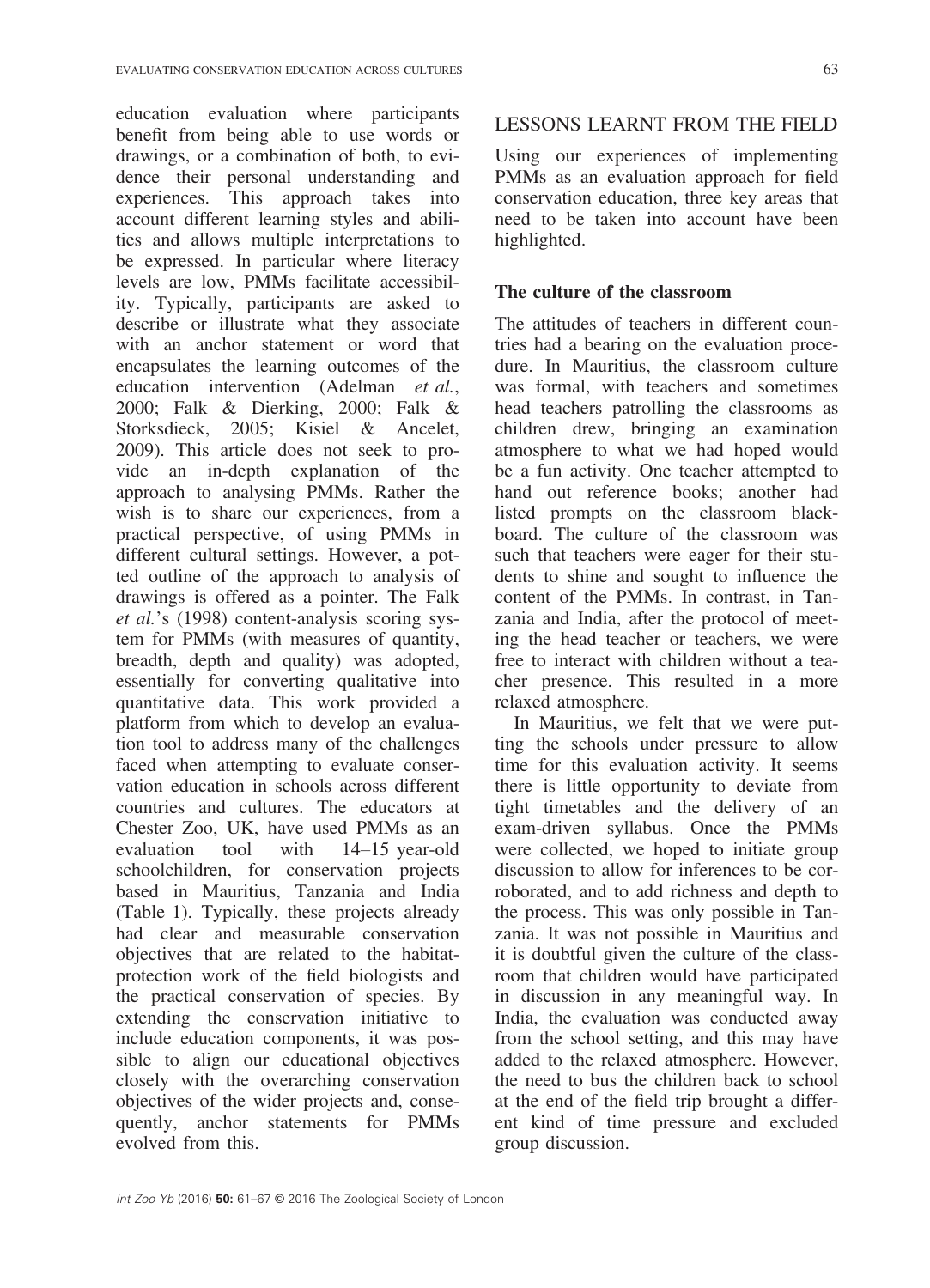| <b>COUNTRY</b> | PROGRAMME/LOCATION                                                               | <b>FOCAL SPECIES</b>                                                                                                                                                          | <b>RESEARCH</b><br><b>DESIGN</b>     |
|----------------|----------------------------------------------------------------------------------|-------------------------------------------------------------------------------------------------------------------------------------------------------------------------------|--------------------------------------|
| Tanzania       | Mkomazi National Park<br>'Rafiki wa Faru'                                        | Eastern black rhinoceros<br>Diceros bicornis michaeli<br>African hunting dog<br>Lycaon pictus                                                                                 | delayed<br>post-test                 |
| India          | Assam Haathi Project<br>(human-elephant conflict)<br>'The Life of our Elephants' | Asiatic elephant<br>Elephas maximus                                                                                                                                           | pre/post-test<br>(repeated measures) |
| Mauritius      | Ile aux Aigrette Nature Reserve<br>'Learning with Nature'                        | Mauritius pink pigeon<br>Nesoenas mayeri<br>Mauritius olive white-eye<br>Zosterops chloronothos<br>Mauritius fody<br>Foudia rubra<br>Telfair's skink<br>Leiolopisma telfairii | pre/post-test<br>(repeated measures) |

Table 1. Projects in range countries where educators from Chester Zoo, UK, have used Personal Meaning Maps and implemented a research design that measured either the educational impact (pre/post-test) or the prevalence of learning objectives (post-test only).

The ideal situation was free access to participants without a teacher presence and an allowance for post-PMM discussion to take place.

#### Attitudes towards drawing

Drawing came easily to the Mauritian children and they participated with enthusiasm, often appearing to be charmingly competi-



Plate 2. Drawing came easily to the children in Mauritius, who were enthusiastic and often amicably competitive with other students. Chester Zoo, UK.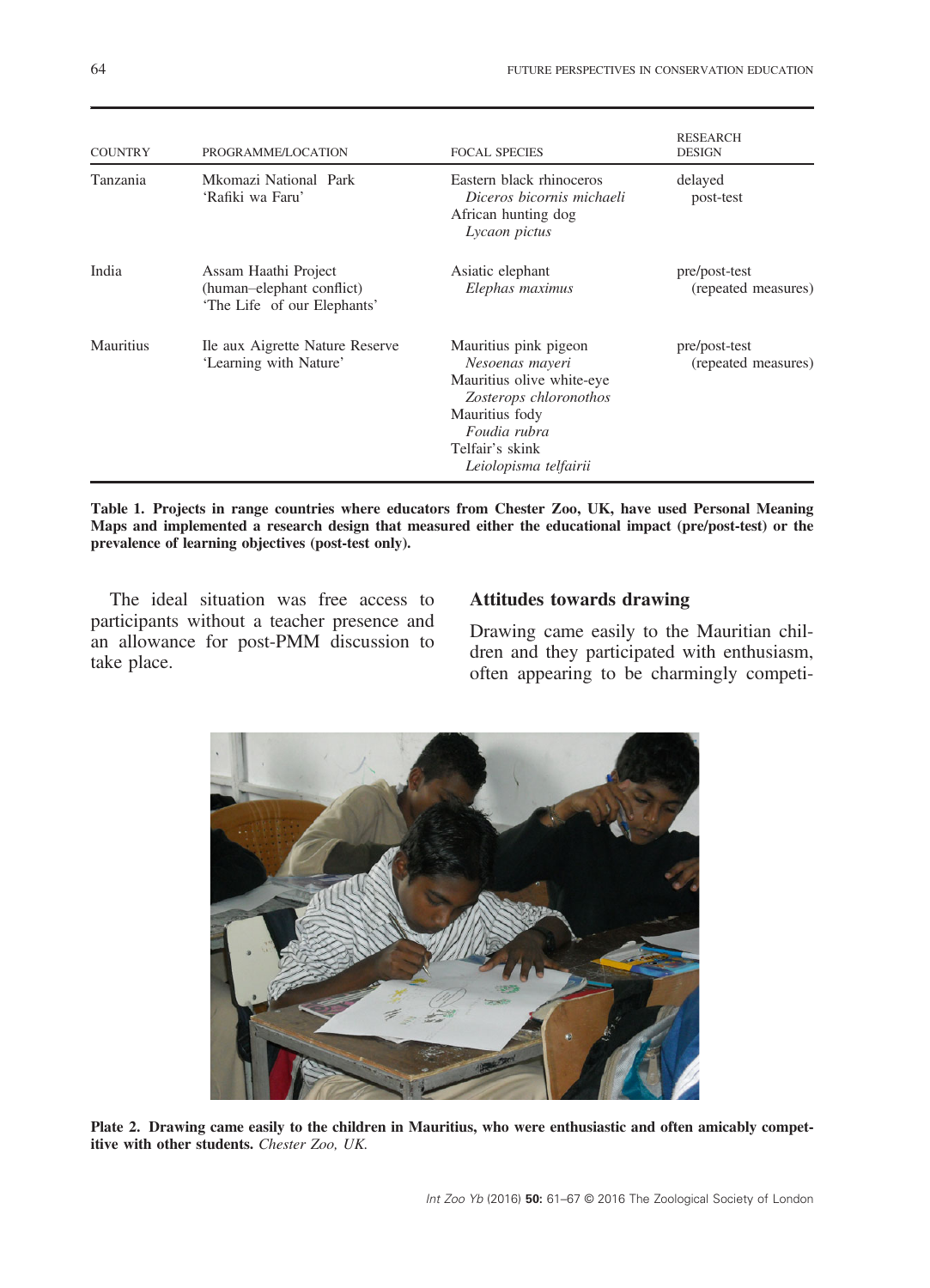tive in attempting to hide their work from the eyes of other students (Plate 2). At the field centre in India, the children spread themselves out in a relaxed manner over chairs and the floor and were eager to ask for more time to complete the task. We assumed that children all over the world would enjoy drawing. This was a false premise as was soon discovered in Tanzania. Despite being encouraged to draw and given coloured pens, almost all children provided written responses on their PMMs. In the team debrief that followed, we realized that there was no tradition of drawing in this culture (Plate 3). In classrooms barren of any teaching resources, apart from a blackboard (and sometimes chalk), and no drawing resources in the home, the idea of expression through drawing was relatively unfamiliar. The flexibility of PMMs was demonstrated here, although there was the additional challenge of having the written responses translated.

The robustness of the PMMs depends on forward planning and for education initiatives to have clear learning objectives at the onset. This allows for an unambiguous statement that reflects those learning objectives to anchor the PMMs. For example, following a guided lesson on a Mauritian nature reserve islet, where the focus was the restoration of the habitat and fauna to its precolonization condition, the PMM anchor statement was 'Imagine you are a sailor landing on the island four hundred years ago. What did you see?' Best practice also includes piloting the statement. Clarity in the design and analysis of the PMMs was possible where good forward planning was in place. In Mauritius, Tanzania and India, education planning involved the crafting of clear learning objectives, which made it possible to run the PMM activity with some confidence.

#### Methodological implications: measuring educational 'impact'

Poorly resourced schools welcome education resources, particularly if these are free, which they inevitably are when provided by the international conservation community. However, the provision of such resources is an educational output, not an outcome and in no way a valid measure of impact. Thus, providing educational materials is relatively easy. Ensuring that any education initiative is underpinned by measurable learning objectives is more chal-



Plate 3. Children in Tanzania had no experience of drawing and often provided written answers rather than expressing themselves with illustrations. There was no tradition of drawing in this culture. Chester Zoo, UK.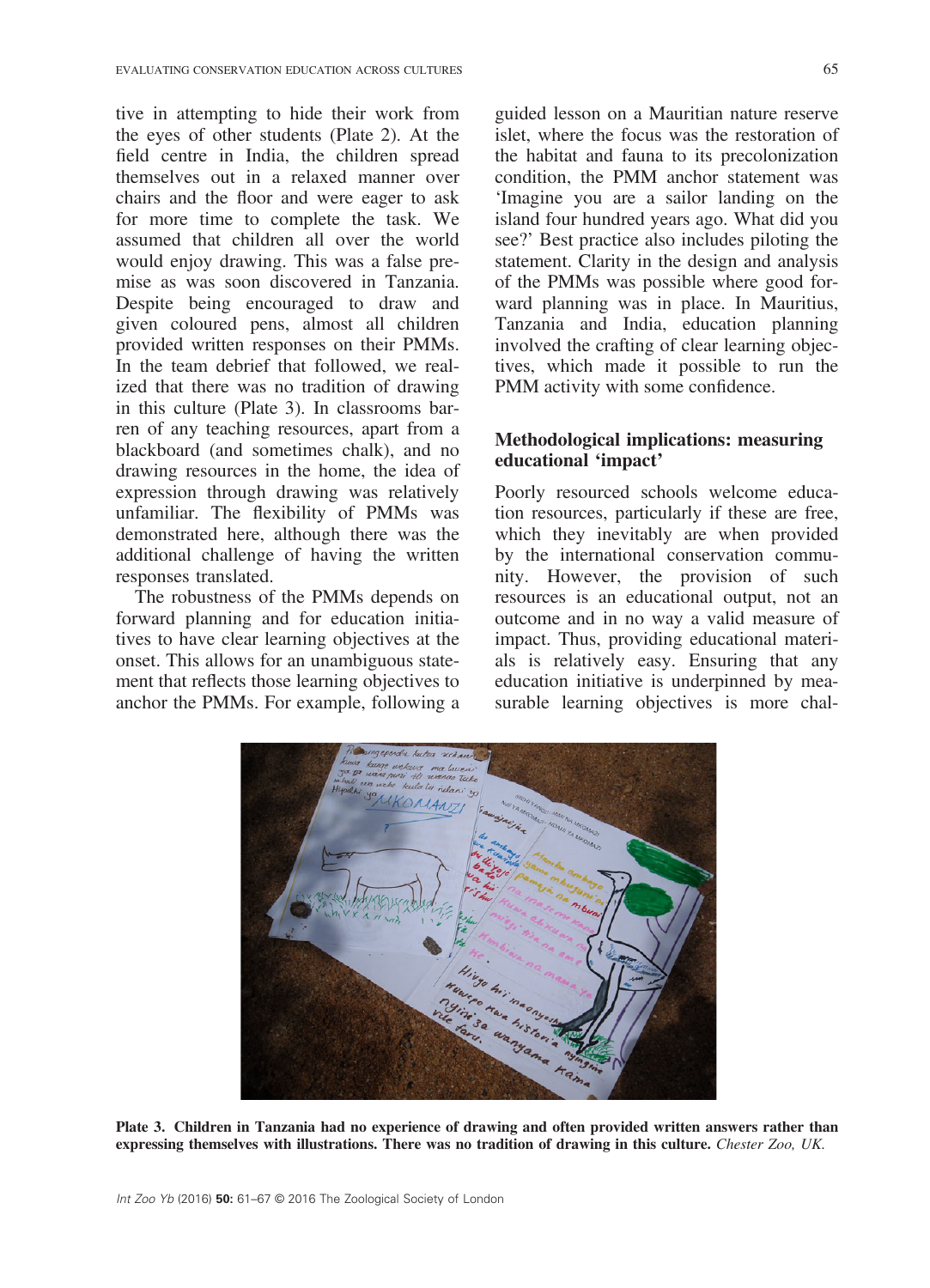lenging, as without clear objectives it is almost impossible to implement meaningful evaluation research.

A key methodological concern in education evaluation is being clear on what is actually being measured. Educational 'impact' is a term often used rather loosely in evaluation studies. We believe that impact can only be demonstrated (with validity) by implementing a research design where the magnitude and direction of change (e.g. positive or negative) can be measured in individuals (Moss & Esson, 2013). Where this magnitude and direction are known, greater confidence can be placed in the causal nature of the educational programme/intervention on the outcomes of the participants under study. This generally necessitates a pre/posttest, repeated-measures approach. Unfortunately, this is usually the most difficult, resource-demanding, design to implement; one which simply may not be possible in many field environments.

Post-test only evaluation makes it much more difficult to uncover the actual impact of an education programme, as the starting point of participants is unknown. Therefore, as a method for measuring impact, it is of limited benefit. However, if clear, measurable learning objectives have been put in place, a post-test only evaluation can yield valuable insight into the content of the education programme itself. For example, if three learning objectives have been developed for a taught education programme but only two of the objectives show up consistently in the evaluation, then it is clear that the taught programme is not functioning optimally for participants. From a practical point of view, having solid research evidence to inform future education programme development is invaluable. Posttest only data can deliver such evidence, with a minimum effort and staff investment, if clear learning objectives are in place.

#### **CONCLUSION**

The varied cultural landscape found across the world needs to be factored in to any attempt at evaluating conservation education programmes. The use of drawings – or, more specifically, PMMs – is a valid approach to providing robust, quantifiable evaluation evidence, while simultaneously mitigating against cultural issues commonly encountered in the field; those of language, illiteracy, and equal and open access. PMMs are not the perfect solution for every situation; however, our experiences from three, culturally diverse, countries led us to believe that they are an important additional tool for those seeking to understand the outcomes of conservation education.

#### **REFERENCES**

ADELMAN, L. M., FALK, J. H. & JAMES, S. (2000): Impact of National Aquarium in Baltimore on visitors' conservation attitudes, behavior and knowledge. Curator 43: 33–61.

BARRAZA, L. (1999): Children's drawings about the environment. Environmental Education Research 5: 49–66.

BREWER, C. (2001): Cultivating conservation literacy: trickle-down education is not enough. Conservation Biology 15: 1203–1205.

BREWER, C. (2002): Outreach and partnership programs for conservation education where endangered species conservation and research occur. Conservation Biology 16: 4–6.

BRIDE, I. (2006): The conundrum of conservation education and the conservation mission. Conservation Biology 20: 1337–1339.

BROCKINGTON, D. (2002): Fortress conservation: the preservation of the Mkomazi Game Reserve, Tanzania. Bloomington, IN: Indiana University Press.

DOMROESE, M. & STERLING, E. (1999): Interpreting biodiversity: a manual for environmental educators in the tropics. New York, NY: American Museum of Natural History, Center for Biodiversity and Conservation.

FALK, J. H. & DIERKING, L. D. (2000): Learning from museums: visitor experiences and the making of meaning. Walnut Creek, CA: AltaMira Press.

FALK, J. H. & STORKSDIECK, M. (2005): Using the contextual model of learning to understand visitor learning from a science center exhibition. Science Education 89: 744–778.

FALK, J. H., MOUSSOURI, T. & COULSON, D. (1998): The effect of visitors' agendas on museum learning. Curator 41: 106-120.

HEBERLEIN, T. A. (2012): Navigating environmental attitudes. Conservation Biology 26: 583–585.

KISIEL, J. & ANCELET, J. (2009): Uncovering visitor conceptions of fossils and the fossil record. Visitor Studies 12: 133–151.

MASCIA, M. B., BROSIUS, J. P., DOBSON, T. A., FORBES, B. C., HOROWITZ, L., MCKEAN, M. & TURNER, N. J.